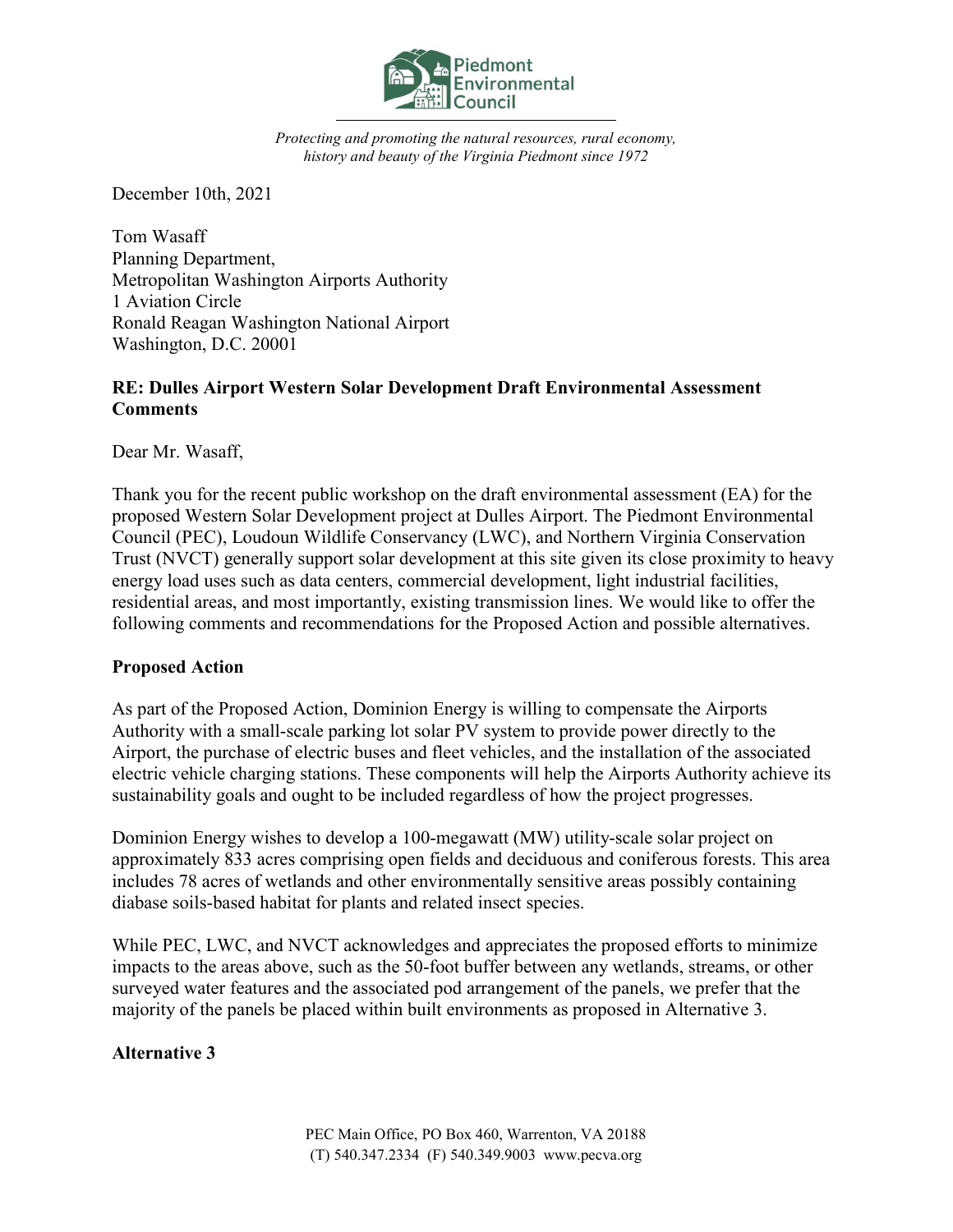Alternative 3 would include utility-scale solar PV arrays over available developed areas and facilities, including on-Airport facility rooftops, parking garage structures, and above airport parking areas. As mentioned in the draft EA, this alternative would allow for a higher density of solar panels over the footprint of available area and provide approximately 80-83% of the energy output for the 100MW project.

These areas should be prioritized first. The remaining 17-20% of the needed energy output should be achieved through greenfield development within the Proposed Action area, subject to the following conditions:

- Avoid impacts to the 130 wetlands onsite
- Avoid the 61.7 acres of permanent impacts to open areas identified as potential habitat for diabase plants and the open areas containing diabase soils
- Avoid habitats that support the northern long-eared bat (Myotis septentrionalis) and four Birds of Conservation Concern: the bald eagle (Haliaeetus leucocephalus), red-headed woodpecker (Melanerpes erythrocephalus), rusty blackbird (Euphagus carolinus), and wood thrush (Hylocichla mustelina)

Regardless of the amount of greenfield development that is finally approved, stormwater management measures during and after construction should be carefully implemented in addition to the proposed buffers to avoid degrading remaining forest, open lands and surface waters.

If the majority of the panels are developed as proposed in Alternative 3, significant natural resource areas can be avoided. In the draft EA, there was some concern that Alternative 3 would require use of the Economy Parking Green Lot as part of the utility-scale solar PV system and consequently, not be available for a small-scale parking lot solar PV system to provide energy directly to the Airport. If Dominion Energy maximizes the available parking areas and rooftops for the utility-scale solar PV system development, it could free up acreage for onsite renewable energy generation for the Airport. This win-win should be a top goal that's incorporated into the Final EA.

We believe there is a strong and justifiable opportunity to develop a utility-scale solar project on the Dulles Airport site. Combining the Proposed Action and Alternative 3 as listed above allows MWAA to recognize economic benefit from unused areas of Dulles Airport property while retaining acreage for onsite renewable energy and protecting important natural resources.

Please feel free to contact us at your convenience if you have any questions or need additional information.

Best,

Evan McCarthy Loudoun & Clarke Field Representative Piedmont Environmental Council (540)-398-8647 emccarthy@pecva.org

> PEC Main Office, PO Box 460, Warrenton, VA 20188 (T) 540.347.2334 (F) 540.349.9003 www.pecva.org